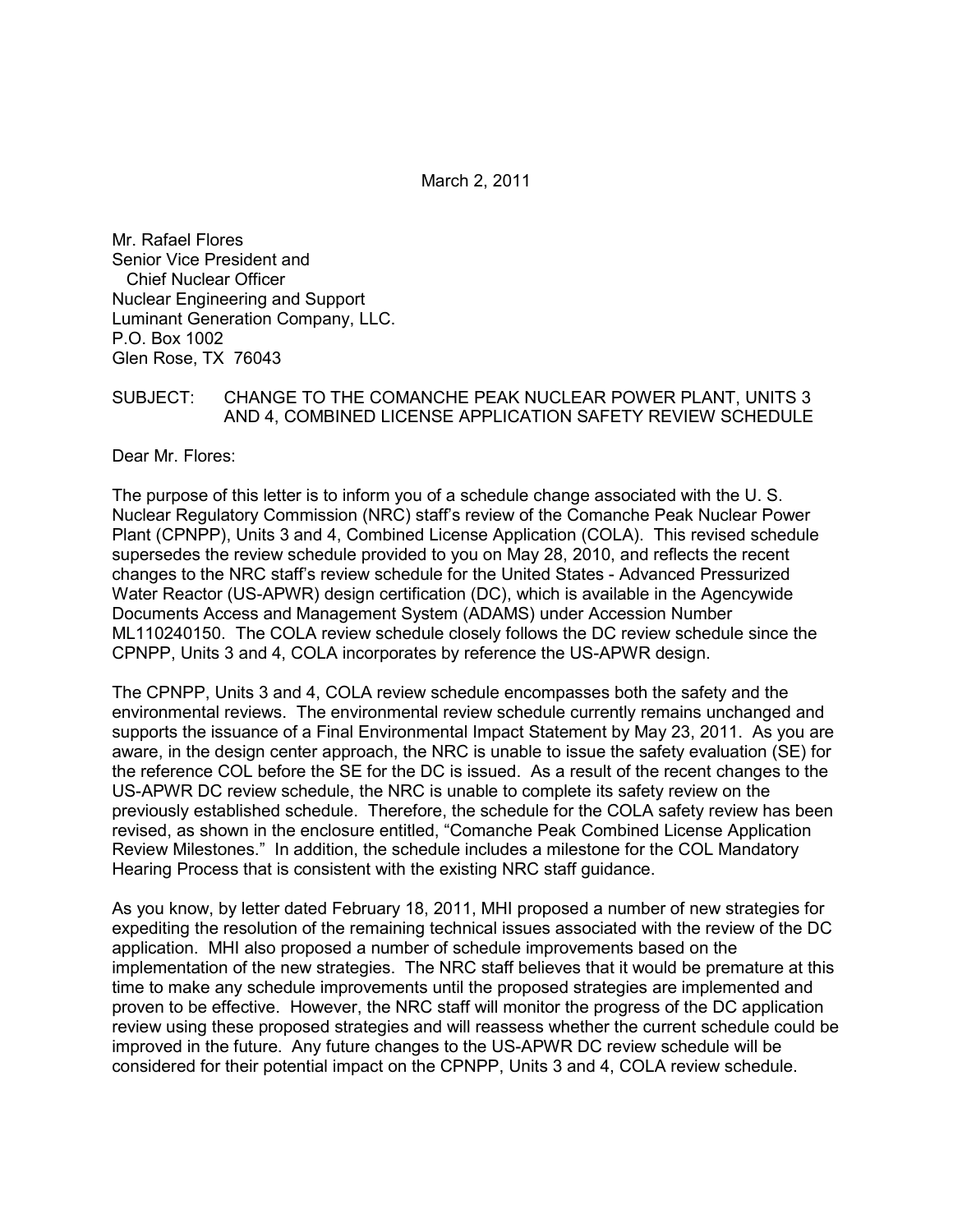## $R.$  Flores  $-2-$

In addition, Luminant Generation Company, LLC. (Luminant) has requested the NRC staff's approval to adopt Nuclear Energy Institute (NEI) Topical Report 06-09, "Risk Informed Technical Specifications Initiative 4B, Risk Managed Technical Specifications (RMTS) Guidelines, and NEI Topical Report 04-10, "Risk Informed Technical Specifications Initiatives 5B, Risk Informed Method for Control of Surveillance Frequencies." The NRC staff has been working with Luminant to resolve all issues regarding the implementation of RMTS. Because these issues have not yet been resolved, the NRC staff's review of the RMTS could potentially impact the CPNPP, Units 3 and 4, COLA review schedule. The NRC staff will continue working closely with Luminant on its implementation of RMTS.

If you have any questions regarding this matter, please contact Mr. Stephen R. Monarque, Lead Project Manager for the CPNPP, Units 3 and 4, COLA at (301) 415-1544, or via e-mail at Stephen.Monarque@nrc.gov.

Sincerely,

 */RA/* 

 David B. Matthews, Director Division of New Reactor Licensing Office of New Reactors

Docket Nos.: 52-034 and 52-035

Enclosure: As stated

cc w/encl: See next page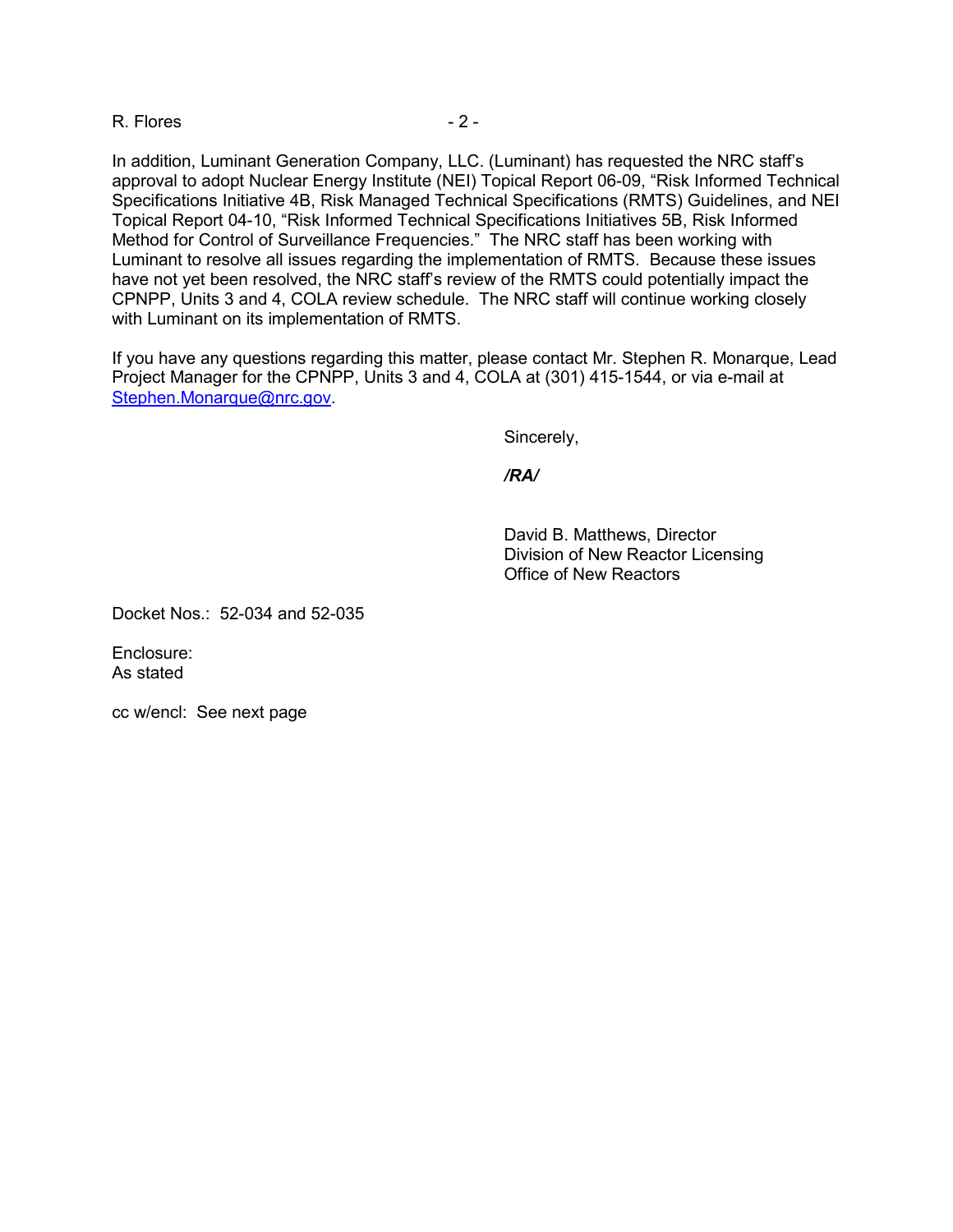### $R.$  Flores  $-2-$

In addition, Luminant Generation Company, LLC. (Luminant) has requested the NRC staff's approval to adopt Nuclear Energy Institute (NEI) Topical Report 06-09, "Risk Informed Technical Specifications Initiative 4B, Risk Managed Technical Specifications (RMTS) Guidelines, and NEI Topical Report 04-10, "Risk Informed Technical Specifications Initiatives 5B, Risk Informed Method for Control of Surveillance Frequencies." The NRC staff has been working with Luminant to resolve all issues regarding the implementation of RMTS. Because these issues have not yet been resolved, the NRC staff's review of the RMTS could potentially impact the CPNPP, Units 3 and 4, COLA review schedule. The NRC staff will continue working closely with Luminant on its implementation of RMTS.

If you have any questions regarding this matter, please contact Mr. Stephen R. Monarque, Lead Project Manager for the CPNPP, Units 3 and 4, COLA at (301) 415-1544, or via e-mail at Stephen.Monarque@nrc.gov.

Sincerely,

 */RA/* 

 David B. Matthews, Director Division of New Reactor Licensing Office of New Reactors

Docket Nos.: 52-034 and 52-035

Enclosure: As stated

cc w/encl: See next page

| DISTRIBUTION: |  |
|---------------|--|
| DUDI IO       |  |

| <b>PUBLIC</b> | <b>RidsNroDnriNmip</b>        | DMatthews, NRO           |
|---------------|-------------------------------|--------------------------|
| NMIP R/F      | RidsNroLACSmith               | FAkstulewicz. NRO        |
| D090          | <b>RidsAcrsAcnwMailCenter</b> | <b>RidsOgcMailCenter</b> |
| RidsNroDnrl   | SFlanders, NRO                |                          |
|               |                               |                          |

**PUBLIC RidsNroDnrlNmip** RidsNroDnrlNmip

#### **ADAMS Accession No.: ML110310442: \*via e-mail**  $\blacksquare$  **NRO-002 <b>NRO-002**

| <b>OFFICE</b> | DNRL/NMIP: PM | DNRL/NMIP: LA OGC |                     | DNRL/NMIP: BC DSER: D |                   |
|---------------|---------------|-------------------|---------------------|-----------------------|-------------------|
| NAME          | SMonarque     | CSmith*           | <b>ISVrahoretis</b> | <b>HHamzehee</b>      | <b>ISFlanders</b> |
| <b>DATE</b>   | 02/2/2011     | 02/02/2011        | 02/07/2011          | 02/08/2011            | 102/07/2011       |
| <b>OFFICE</b> | INRO/DNRL: DD | NRO/DNRL: D       |                     |                       |                   |
| <b>NAME</b>   | IFAkstuelwicz | <b>IDMatthews</b> |                     |                       |                   |
| <b>DATE</b>   | 03/02/2011    | 03/02/2011        |                     |                       |                   |

**OFFICIAL RECORD COPY**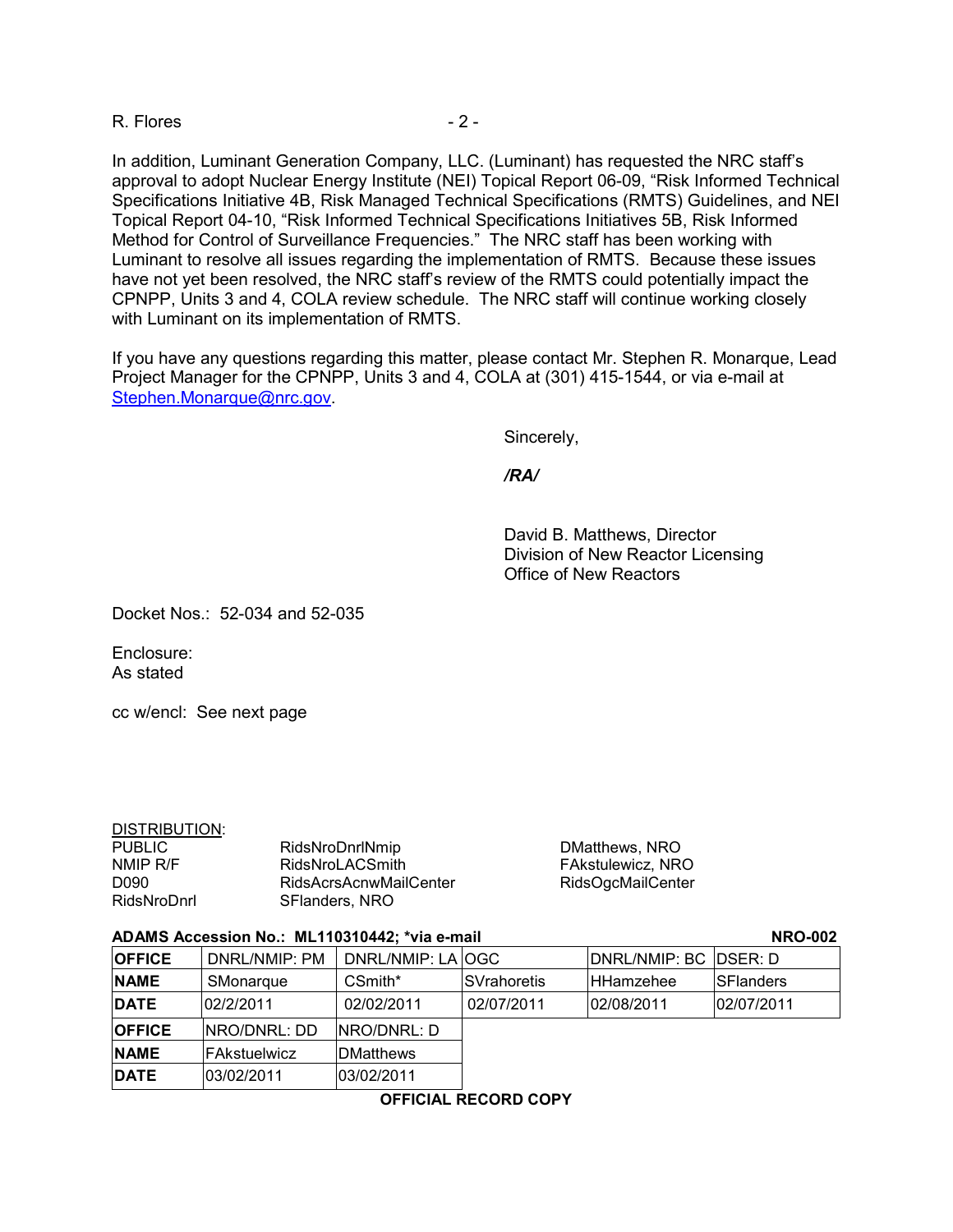# **Comanche Peak Combined License Application Review Milestones**

| <b>Safety Review</b>                                                                                   | <b>Completion Date</b> |
|--------------------------------------------------------------------------------------------------------|------------------------|
| Phase 1 - Preliminary Safety Evaluation Report (SER)<br>and Requests for Additional Information (RAIs) | Completed              |
| Phase 2 - SER with Open Items                                                                          | March 2012             |
| Phase 3 - Advisory Committee on Reactor Safeguards<br>(ACRS) Review of SER with Open Items             | <b>July 2012</b>       |
| Phase 4 - Advanced SER with No Open Items                                                              | December 2012          |
| Phase 5 - ACRS Review of Advanced SER with No<br>Open Items                                            | March 2013             |
| Phase 6 - Final SER                                                                                    | June 2013              |
| <b>Mandatory Hearing Process</b>                                                                       | November 2013          |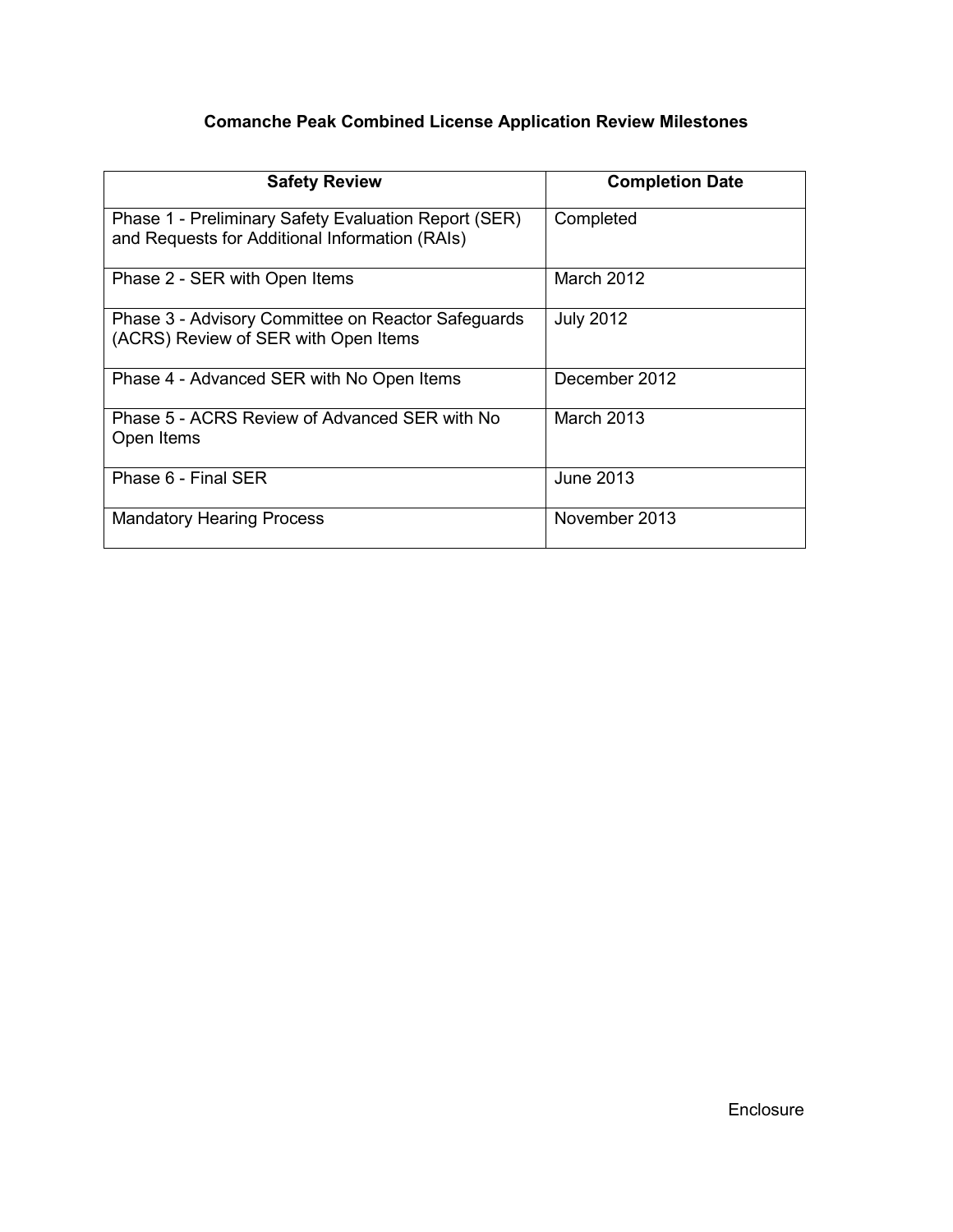COL - Comanche Peak Mailing List (Revised 02/15/2011) cc:

Certrec Corporation CPNPP 34 LRS 4200 South Hulen Street Suite 422 Fort Worth, TX 76109

Ms. Michele Boyd Legislative Director Energy Program Public Citizens Critical Mass Energy and Environmental Program 215 Pennsylvania Avenue, SE Washington, DC 20003

**Director** Division of Compliance & Inspection Bureau of Radiation Control Texas Department of State Health Services 1100 West 49th Street Austin, TX 78756-3189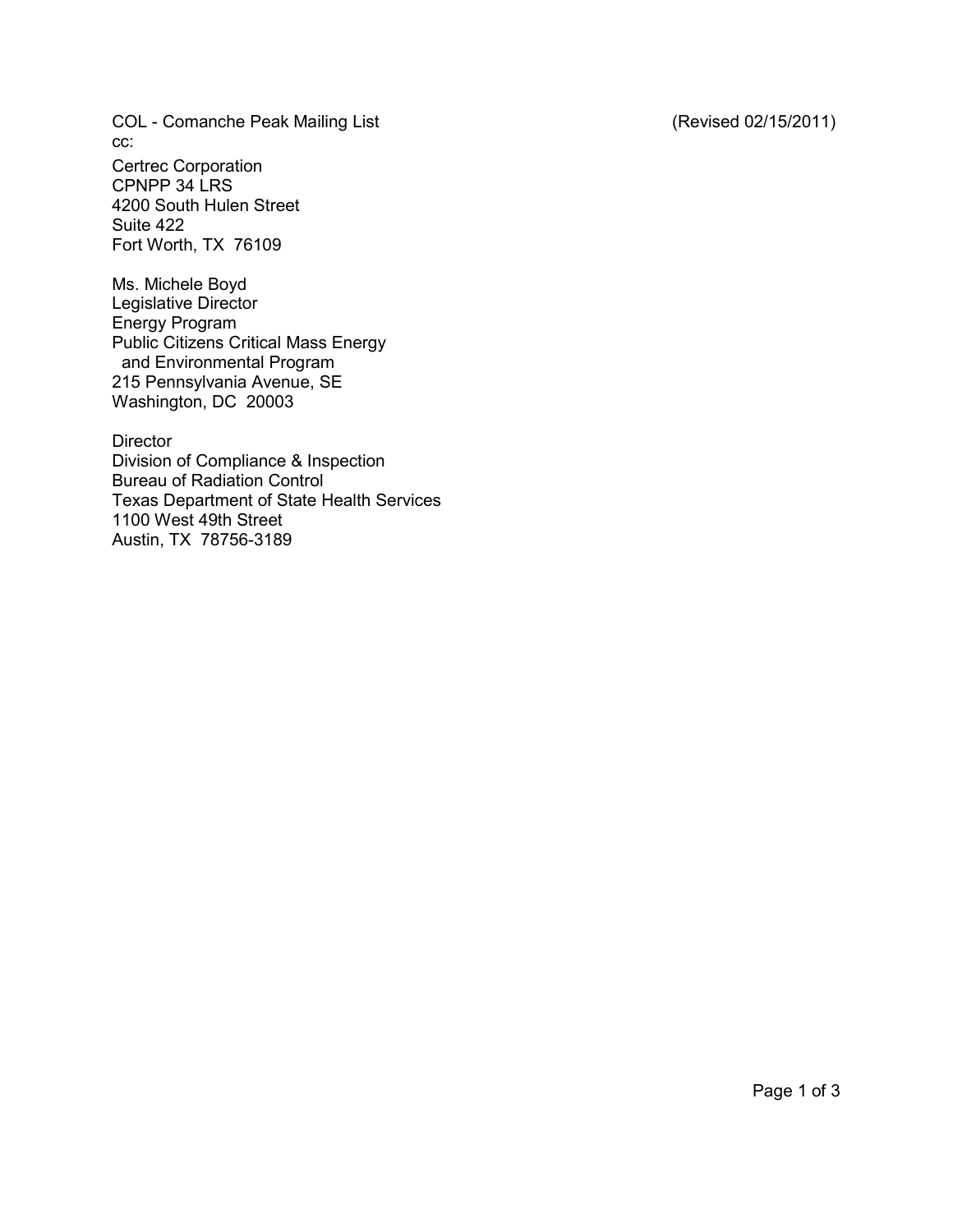COL - Comanche Peak Mailing List

# Email

APH@NEI.org (Adrian Heymer) awc@nei.org (Anne W. Cottingham) bfine@co.hood.tx.us (Brian Fine) Bill.Moore@luminant.com (Bill Moore) BrinkmCB@westinghouse.com (Charles Brinkman) brock.degeyter@energyfutureholdings.com (Brock Degeyter) chris.maslak@ge.com (Chris Maslak) cindy@seedcoalition.org (Cindy) ck\_paulson@mnes-us.com (Keith Paulson) cp34update@certrec.com (CPNPP LRS) CumminWE@Westinghouse.com (Edward W. Cummins) cwaltman@roe.com (C. Waltman) david.lewis@pillsburylaw.com (David Lewis) Dennis.Buschbaum@luminant.com (Denny Buschbaum) Derlinda.Bailey@chguernsey.com (Derinda Bailey) derrell.mccravey@co.somervell.tx.us (Somervell County Chief Deputy Derrell McCravey) donald.woodlan@luminant.com (Donald Woodlan) ed.burns@earthlink.net (Ed Burns) eliza.seedcoalition@gmail.com (Elza Brown) Fred.Madden@luminant.com (Fred Madden) gedgar@morganlewis.com (George Edgar) gzinke@entergy.com (George Alan Zinke) JCaldwell@luminant.com (Jan Caldwell) jeff.simmons@energyfutureholdings.com (Jeff Simmons) jim.riccio@wdc.greenpeace.org (James Riccio) John.Conly@luminant.com (John Conly) Joseph\_Hegner@dom.com (Joseph Hegner) joseph\_tapia@mnes-us.com (Joseph Tapia) jrund@morganlewis.com (Jonathan Rund) karen@seedcoalition.org (Karen Hadden) KSutton@morganlewis.com (Kathryn M. Sutton) kwaugh@impact-net.org (Kenneth O. Waugh) lchandler@morganlewis.com (Lawrence J. Chandler) lon.burnam@house.state.tx.us (Lon Burnam) Marc.Brooks@dhs.gov (Marc Brooks) maria.webb@pillsburylaw.com (Maria Webb) mark.beaumont@wsms.com (Mark Beaumont) Mark.Crisp@chguernsey.com (Mark Crisp) masanori onozuka@mnes-us.com (Masanori Onozuka) matias.travieso-diaz@pillsburylaw.com (Matias Travieso-Diaz) mayorsouthern@granbury.org (Mayor David Southern) media@nei.org (Scott Peterson) mike.blevins@luminant.com (Mike Blevins) mike\_moran@fpl.com (Mike Moran)